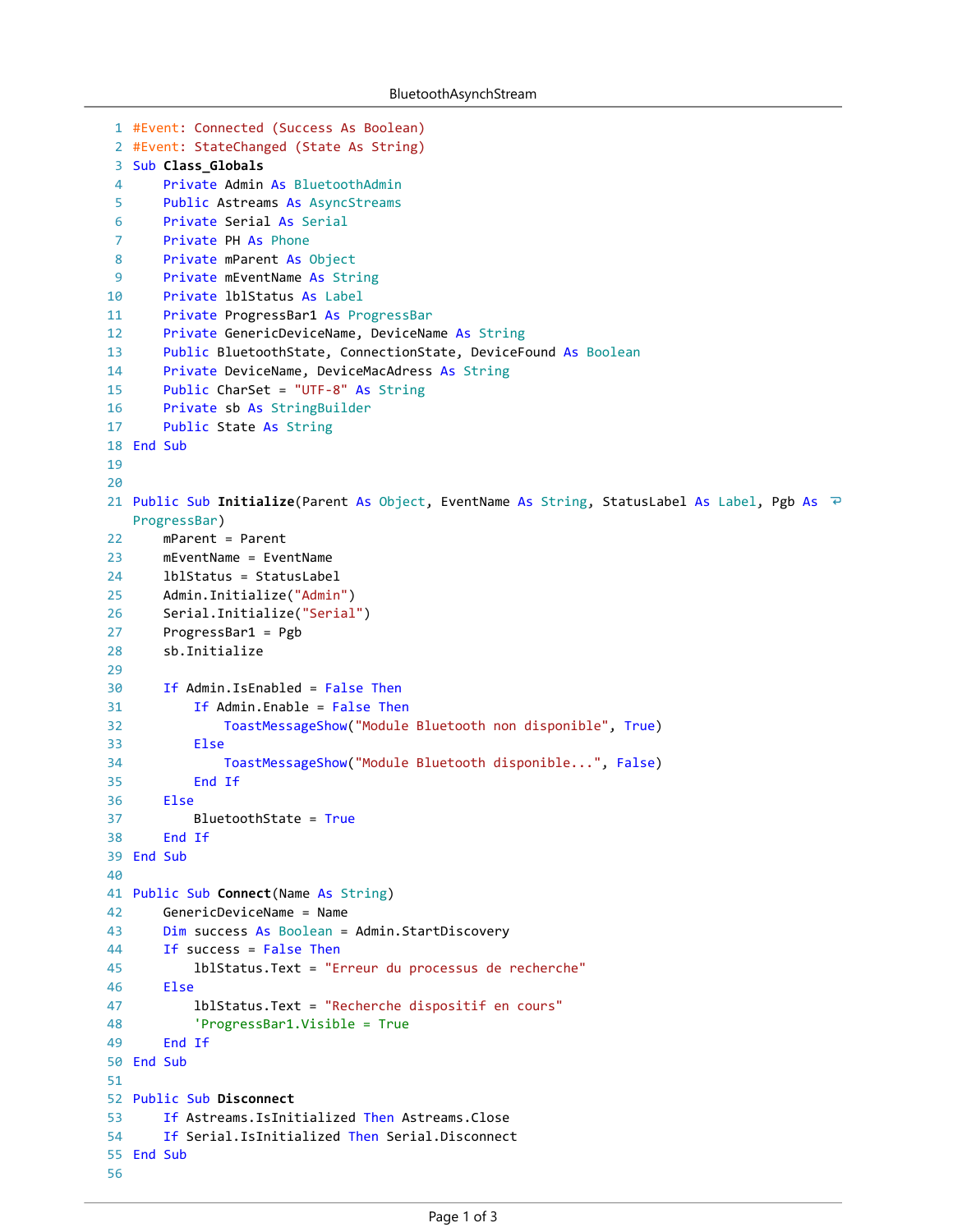```
57 Private Sub Admin_DeviceFound (Name As String, MacAddress As String)
        Log(Name & ":" & MacAddress)
 58
 59
        If Name.Contains(GenericDeviceName) Then
            Log(GenericDeviceName & " trouvé")
 60
            DeviceName = Name
 61
 62
            DeviceMacAdress = MacAddress
            If PH.SdkVersion <= 24 Then
 63
 64
                Admin.CancelDiscovery
                 lblStatus.Text = GenericDeviceName & " trouvé"
 65
 66
            Else
 67
                 lblStatus.Text = GenericDeviceName & " trouvé, veuillez patienter."
            End If
 68
 69
        End If
 70 End Sub
71
 72 Private Sub Admin_DiscoveryFinished
 73
        If DeviceName = "" Then
             lblStatus.Text = "Module " & GenericDeviceName & " non détecté"
 74
 75
        Msgbox2Async("Le Module Bluetooth HC-05 ne semble pas être alimenté, allumez la case 
                                                                                                   \overline{P}créole, la mini-led rouge du module doit clignoter rapidement puis appuyer de nouveau sur \overline{P}le bouton «Connexion».","Vérifiez l'alimentation de la Case Créole", "OK", "", "", Null, 
                                                                                                   \overline{\mathbf{e}}True)
 76
        Wait For Msgbox_Result (Result As Int)
 77
            Else
            lblStatus.Text = "Connexion à " & GenericDeviceName
 78
             Serial.Connect(DeviceMacAdress)
 79
 80
        End If
 81 End Sub
 82
 83 Private Sub Admin_StateChanged (NewState As Int, OldState As Int)
 84
        Log("Changement de statut: " & NewState)
85
        lblStatus.Text = "Statut actuel: " & NewState
        BluetoothState = NewState = Admin.STATE_ON
 86
 87 End Sub
88
89
   Sub Serial_Connected (Success As Boolean)
 90
        Private msg As String
        If Success = True Then
91
92
            If Astreams.IsInitialized Then Astreams.Close
93
            Astreams.Initialize(Serial.InputStream, Serial.OutputStream, "Astreams")
 94
            msg = "Module Bluetooth HC05 Connecté"
 95
            ProgressBar1.Visible = False
96
 97
        Else
98
            Log(LastException.Message)
99
            msg = LastException.Message
100
        End If
101
        lblStatus.Text = msg
102
        CallSubDelayed2(mParent, mEventName & "_Connected", Success)
103 End Sub
104
105 Public Sub SendBytes(Buffer() As Byte)
106
        Astreams.Write(Buffer)
107 End Sub
108
109 Public Sub SendText(Text As String)
110
        Astreams.Write(Text.GetBytes(CharSet))
```